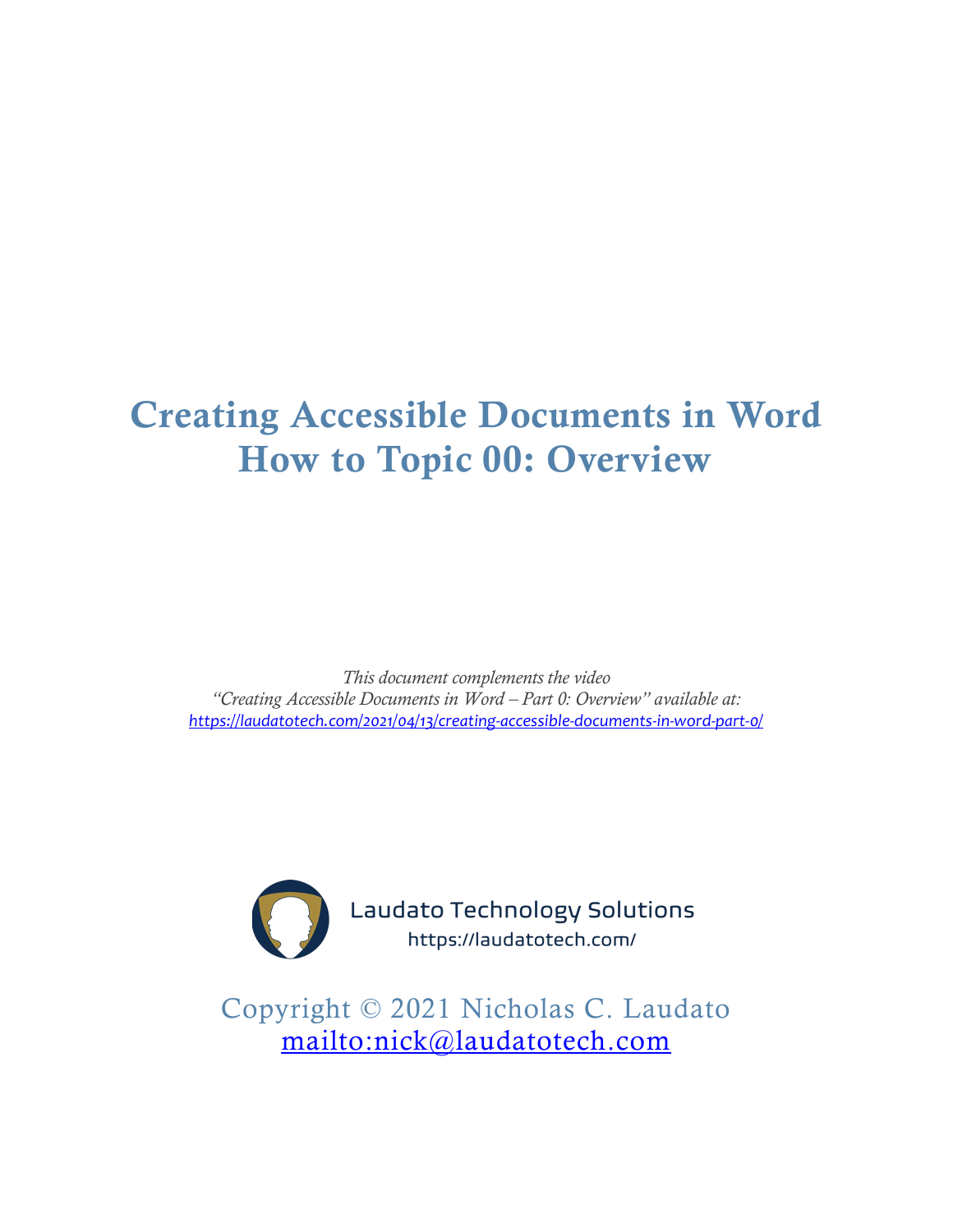## **Overview**

This document introduces the "Creating Accessible Documents in Word" series of short videos with written equivalents for those who prefer text to video. The purpose of the series is to instruct authors who use Microsoft Word in creating documents that are accessible to the broadest possible range of perspective users.

### WHY FOCUS ON MICROSOFT WORD?

Microsoft Word is a widely-used tool to create documents, accounting for a high percentage of published documents, either directly in native Word format, or converted to Adobe PDF or rich text format (RTF). Word is available as an application for the Windows, Macintosh, and Android platforms as well as a Web application as part of the free and premium versions of Microsoft 365 (formerly Office 365).

The Word document format, as also implemented in somewhat-compatible products such as Google Docs, is ubiquitous in the higher education and business communities. As the source program used to create most published documents, it is important to learn to use Word to build documents that are accessible to all constituents.

To be accessible, a document's content must function efficiently and effectively using accessibility applications such as screen readers and Braille displays. A document must be readable and understandable by people with low vision or color blindness, and navigable by individuals who cannot use a mouse (keyboard-only users).

#### COMMON ACCESSIBILITY ISSUES WITH WORD

The most common accessibility problems associated with Word documents are:

| Table 1: Common Accessibility Issues with Word Documents |                                                                      |
|----------------------------------------------------------|----------------------------------------------------------------------|
| <b>Issue</b>                                             | <b>Explanation</b>                                                   |
| Unclear Document                                         | Without properly-formatted headings, screen readers cannot           |
| Organization                                             | interpret the structure of a document and keyboard-only users        |
|                                                          | cannot effectively navigate a document.                              |
| Images Not Described                                     | Without effective textual descriptions of all non-text content       |
|                                                          | (images, photos, graphics, Word Art, etc.) people who are blind      |
|                                                          | will not be able to comprehend the visual content.                   |
| Insufficient Contrast                                    | People with low vision cannot read text nor discern images           |
|                                                          | unless there is sufficient contrast between foreground and           |
|                                                          | background.                                                          |
| Inappropriate Fonts                                      | People with low vision cannot read text that is too small or is      |
|                                                          | rendered in a busy font.                                             |
| Confusing Lists                                          | Information in lists that are not properly formatted is difficult to |
|                                                          | follow and sounds choppy and ineffective when read by a screen       |
|                                                          | reader. Lists that are formatted using a list style are easier for   |
|                                                          | screen readers to interpret.                                         |
| <b>Confusing Tables</b>                                  | Unless tables have header rows, they are difficult for screen        |
|                                                          | readers to interpret. A properly-formatted table will enable the     |
|                                                          | content to be clearly read in a left-to-right, top-to-bottom order.  |

#### **Table 1: Common Accessibility Issues with Word Documents**